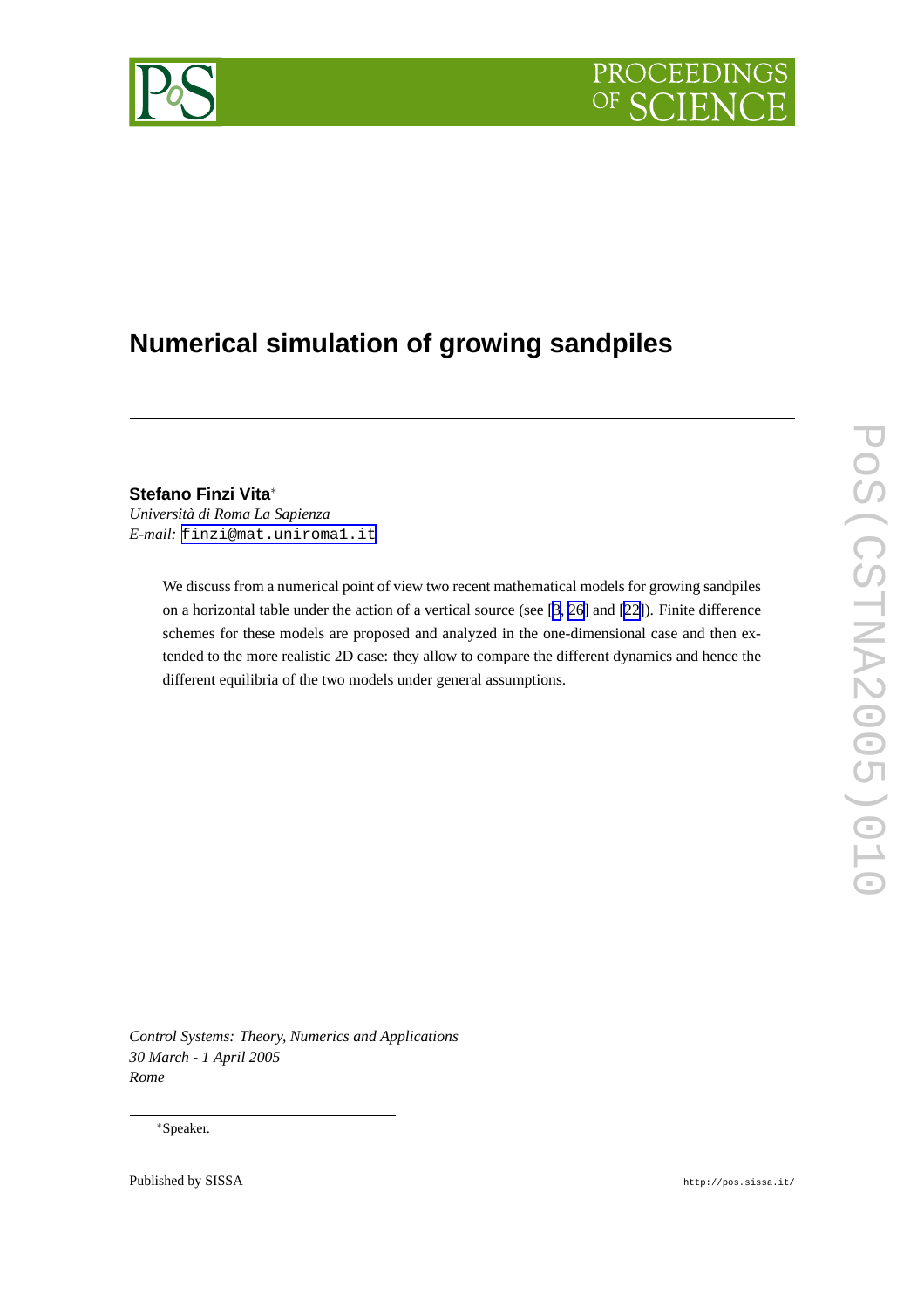# **1. Introduction**

In the last ten years several papers have been devoted to the study of the dynamics of granular matter: man y mathematical models ha v e been deri ved using different techniques coming from kinetic, partial differential equations or cellular automata theories, see e.g. [[3](#page-13-0), [4](#page-14-0), [5](#page-14-0), [8](#page-14-0), [9](#page-14-0), [14](#page-15-0), [15](#page-15-0), [17](#page-15-0), [22](#page-15-0) , [26](#page-15-0) , [27](#page-15-0) ] and the references quoted therein.

Se veral years ago, Aronsson [[2](#page-13-0) ] suggested a system of ordinary differential equations to model the growth and the interaction of cones of sands produced by a point-wise source on an infinite table. It was only in [[3\]](#page-13-0) that such a model was reinterpreted in a rigorous way in the PDE settings: a more general variational model for growing sandpiles (in the sequel denoted by (VM)) was constructed as the limit of fast/slow diffusion evolution equations for the *p*-Laplace operator when *p* goes to infinity. Independently, in a series of papers ([[24,](#page-15-0) [25,](#page-15-0) [26\]](#page-15-0)), Prigozhin reformulated the Dirichlet problem for a bounded table as an equivalent variational inequality, where the solution has to satisfy a constraint on the absolute value of the gradient (the maximal admissible slope, or *critical* slope, of the pile). It is worth saying that this formulation of the problem shows relevant connections with other interesting mathematical fields, such as the Monge-Kantorovich optimal mass transfer problem and the minimal Lipschitz extension problem (see for example [[1](#page-13-0) , [16](#page-15-0) , [17](#page-15-0) , [18](#page-15-0) , [20](#page-15-0) ] and [\[10](#page-15-0) , [23\]](#page-15-0)).

According to the fundamental theories of de Gennes on granular matter (see [[15](#page-15-0)]), more recently Hadeler and Kuttler [\[22](#page-15-0)] studied a system of two partial differential equations to model the growth of a sandpile under the action of a gi ven vertical source. The main features of this model (denoted in the sequel as (HK)) is the distinction between tw o different layers in the pile, each of whom go verned by a different law: a standing layer forming heaps and slopes and a small rolling layer running down the slope. A detailed characterization of the physically meaningful equilibrium solutions in dependence of the support of the source term was given, and explicit formulas were pro ved in one dimension and conjectured in tw o dimensions.

An interesting fact is that in principle, e ven if in the tw o previous approaches the dynamic is different, the set of equilibria is formally the same. It has been recently characterized in a rigorous mathematical setting by Cannarsa and Cardaliaguet [[12](#page-15-0) ] in tw o dimensions (and in an y dimensions in [\[13](#page-15-0)]), making use of the theory of viscosity solutions.

Under suitable hypotheses on the support of the source function, the unique possible asymptotic equilibrium for both models is essentially given for the standing layer by the distance function from the boundary of the domain, which is also the maximal (viscosity) solution of the eikonal equation. In other cases, anyway, the steady-state is not uniquely determined a priori. For any time-independent source term, the solutions of (VM) can be proved to evolve towards the minimal equilibrium configuration, characterized in terms of the maximum of all the critical cones centered at points of the support of the source term. In the (HK) model, on the contrary, positive rolling layers are allowed during the evolution even before the corresponding standing layer becomes critical. Then, the effective equilibrium configuration reached by the growing process has a larger support than the previous one, and it has not been yet mathematically characterized. In [[19](#page-15-0)] we have shown through numerical experiments that the steady-state solutions depend in that case also on the source term intensity .

In this paper we want to study and compare the two models from a numerical point of view.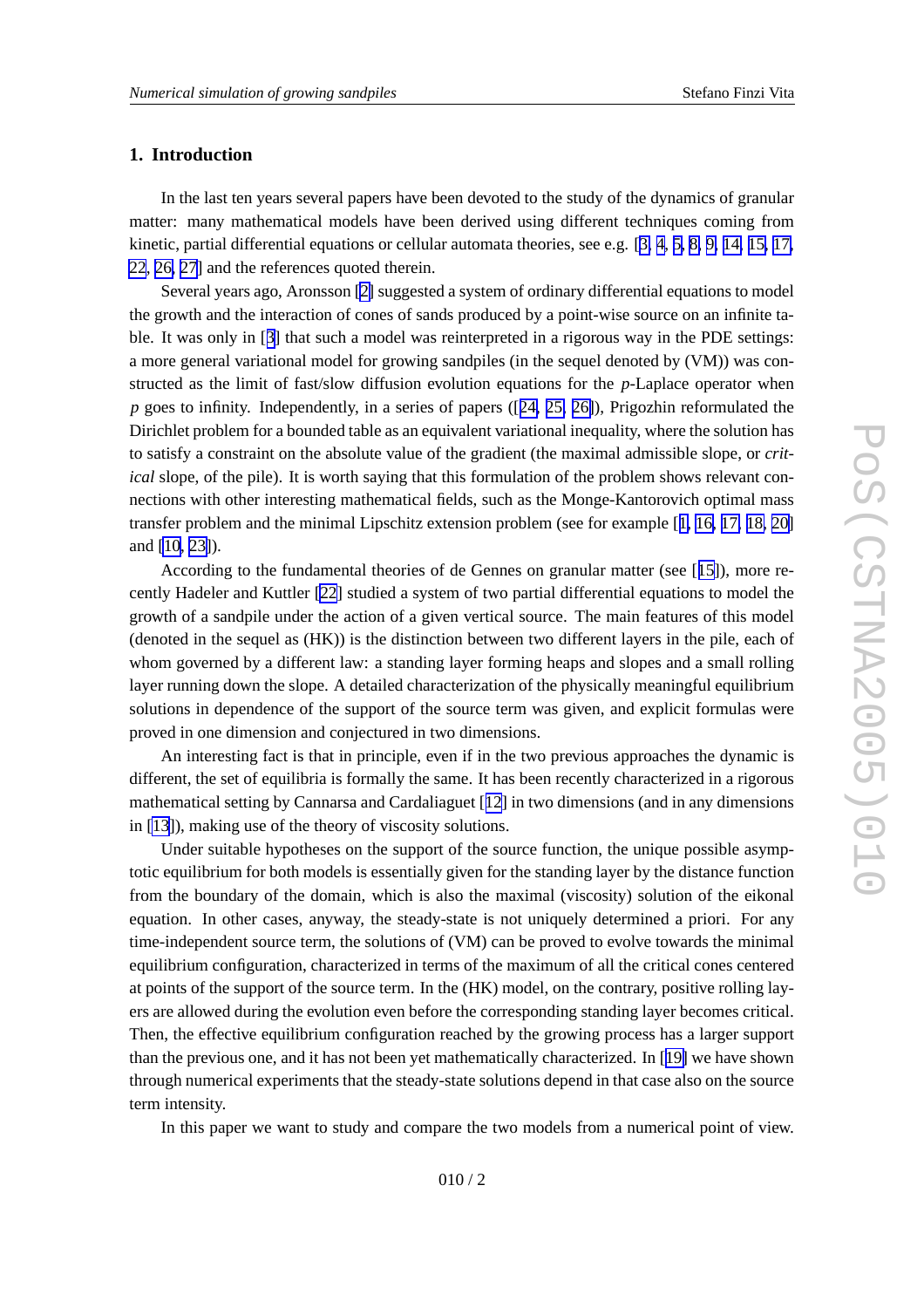<span id="page-2-0"></span>In particular cases where explicit formulas for the steady-states are known, they can be directly computed, at least for simple geometries of the domain (fast algorithms to compute the distance function from the boundary of a set are known in the literature, see for example the fast marching method described in [\[11](#page-15-0) ] and the references quoted therein). Howe ver , efficient methods for the solution of the evolutive PDE model are in general preferable, also for a complete description of the sandpile growth dynamics.

Here we propose a projected-diffusion finite difference scheme for the solution of (VM): in the first step the sand poured from the source is instantly diffused according to the sub-standing profile; in the second one we suitably project in order to keep subcritical the slope of the ne w profile. For the two-layer model (HK) we simply recall the explicit finite-difference approach introduced in [[19](#page-15-0) ] and its properties. We are then able to simulate the growth of sandpiles for se veral source terms according to the tw o different dynamical models, and to compare the corresponding steady-states in one and tw o dimensions.

The plan is the following: in Section 2 we describe the continuous models, whereas in Section 3 we introduce the numerical schemes and analyze their properties and efficiency in the onedimensional case. In the more interesting 2D case, the extensions are not always straightforward, and we discuss in Section 4 their implementation.

## **2. The continuous models**

Let  $\Omega$  be a bounded open domain of **R**<sup>2</sup> (the table) and  $Q_T = \Omega \times (0,T)$  the associated parabolic cylinder for a given time T. If f is a vertical source pouring down sand on  $\Omega$  as time goes by, we denote by  $D_f$  the set of positivity of f in  $\Omega$  (so that  $\overline{D}_f$  coincides with its support); a crucial role will be played by the function

$$
d(x) := \inf_{z \in \partial \Omega} |x - z| ,
$$

which measures in any point the distance from the boundary of  $\Omega$ . The discontinuity set  $\Re$  of  $\nabla d$  is usually called the *ridge* set or the *cut locus* of  $\Omega$ . We review in this section two different dynamical models for growing sandpiles and we describe the set of their equilibria.

## **2.1 A variational model and its highly nonlinear approximations**

A well-known model for sandpile growth has been studied a fe w years ago independently by Aronsson, Evans and Wu [[3](#page-13-0) ] and by Prigozhin [[24](#page-15-0) , [25](#page-15-0) , [26\]](#page-15-0). In such a model the height *u* of a pile growing under the effect of a nonnegative vertical source f can be seen, by physical considerations, as the solution of the following problem:

$$
u_t = \nabla \cdot (v \nabla u) + f \qquad \text{in } \Omega \times (0, T) \tag{2.1}
$$

$$
|\nabla u| \le 1 , \quad |\nabla u| < 1 \Rightarrow v = 0 \qquad \text{in } \Omega \times (0, T) \tag{2.2}
$$

$$
u = 0 \quad \text{on } \partial\Omega \;, \qquad u(\cdot, 0) = 0 \quad \text{in } \Omega \;, \tag{2.3}
$$

where  $v(x,t) \ge 0$  is an auxiliary function, still unknown, which plays the role of a dynamic Lagrange multiplier for the constraint on the gradient of *u* (here we suppose for simplicity that the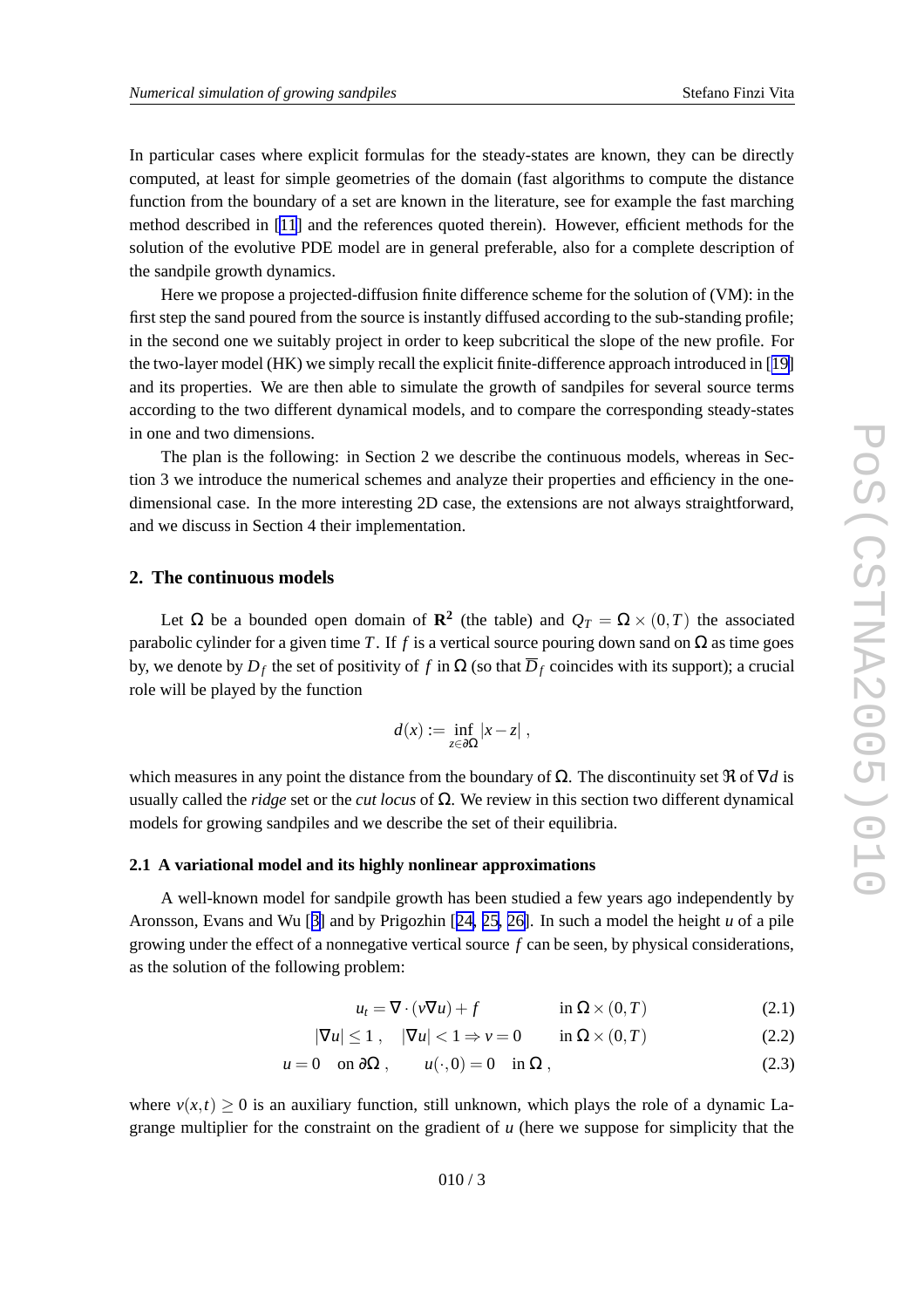<span id="page-3-0"></span>critical angle of repose of the pile is  $\pi/4$ ). Its positivity indicates that some matter, poured by the source, is rolling down along the surface of the pile which is critical in that point. The system ([2.1\)](#page-2-0)-([2.3](#page-2-0) ) can be equi valently written as an e volutionary variational inequality

$$
u(t) \in K: (\partial_t u - f, \phi - u) \ge 0, \quad \forall \phi \in K, \forall t \in (0, T), \quad u(0) = 0,
$$
 (2.4)

on the convex set

$$
K:=\{\phi\in W_0^{1,\infty}(\Omega): |\nabla\phi|\leq 1\}.
$$

It was proved by penalization techniques that when  $f \in L^2(Q_T)$  the problem (2.4) has a unique solution  $u \in L^{\infty}(0,T;W^{1,\infty}(\Omega)) \cap C^{1/4}(Q_T)$  such that  $u_t \in L^2(Q_T)$ . Moreover, *u* is a non-decreasing function of time: since it is of course also bounded by the distance function d, then, if f is independent of time, the solution  $u(t)$  of (2.4) will evolve towards an equilibrium state  $\overline{u} \in K$ ; we will discuss in Subsection 2.3 its characterization.

REMARK. Problem (2.4) can be written in a compact form as

$$
f - u_t \in \partial I_K(u) \qquad t > 0 \tag{2.5}
$$

$$
u = 0 \qquad t = 0 \tag{2.6}
$$

where  $\partial I_K$  denotes the subdifferential of the indicator function of the convex set K. It can be interpreted as a mass transfer problem where the mass is instantaneously transferred from *f* to the pile. For more details on Monge-Kantorovich optimal mass transfer theory in connection with sandpiles see e.g. [[16](#page-15-0), [17](#page-15-0), [18](#page-15-0), [20\]](#page-15-0).

Another interesting way of deriving problem (2.4 ) isthe following: let us consider the parabolic equations

$$
\partial_t u_p - \Delta_p u_p = f \quad \text{in } \Omega \times (0, T) , \tag{2.7}
$$

$$
u_p = 0 \quad \text{on } \partial\Omega \times (0, T) , \qquad u_p(0) = u^0 \quad \text{in } \Omega ,
$$
 (2.8)

where

$$
\Delta_p w = \nabla \cdot (|\nabla w|^{p-2} \nabla w)
$$

is the known *p*-Laplacian operator , which for *p* large may be re garded as a model operator for fast/slow diffusion processes; it was proved in [[3](#page-13-0)] that, when  $p \rightarrow \infty$ , the solutions  $u_p$  converge almost everywhere to a solution of (2.4); moreover, the solution of the very old ODE prototype model introduced by Aronsson [[2](#page-13-0) ] to describe the heights growing and the interaction of sand cones under the effect of point sources is the unique solution of (2.4). In other words, the dynamics of a growing sandpile can be approximated by the solution of the highly nonlinear problem (2.7)-(2.8 ) for p large enough. In [[7](#page-14-0)] a precise estimation of this approximation is proved:

$$
||u - u_p||_{L^{\infty}(0,T;L^2(\Omega))}^2 \le c \left[ \frac{T}{p} + \inf_{\nu \in L^2(0,T;K)} ||u_p - \nu||_{L^2(0,T;L^2(\Omega))} \right],
$$
\n(2.9)

where  $c$  is a positive constant independent from  $p$ .

We recall that in the corresponding stationary case (see [[10](#page-15-0)] or [[23\]](#page-15-0)), the solutions of

$$
-\Delta_p u_p = f \quad \text{in} \quad \Omega \,, \quad u_p = 0 \quad \text{on} \quad \partial \Omega \tag{2.10}
$$

$$
010/4
$$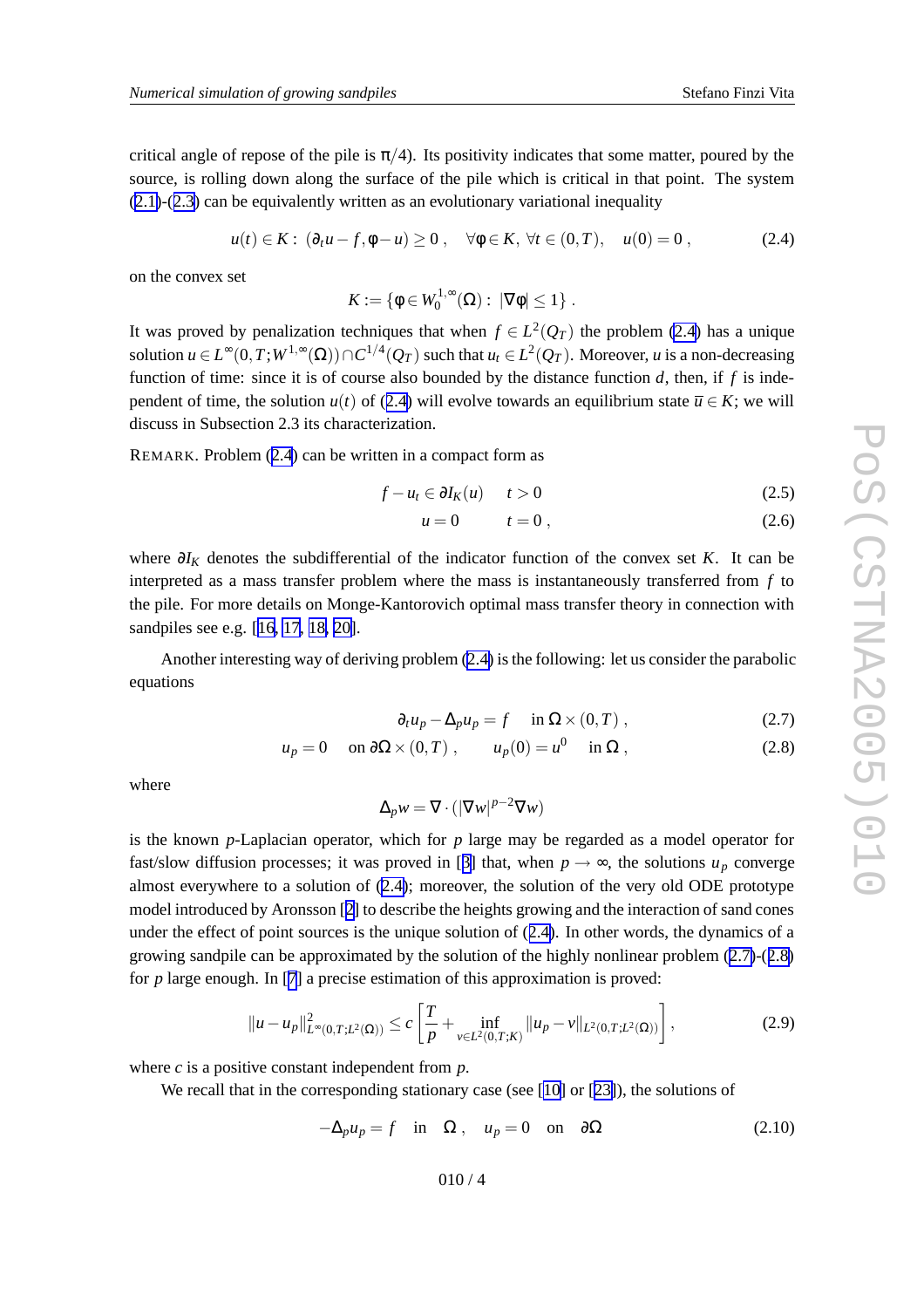<span id="page-4-0"></span>for a nonnegative continuous function f converge when p goes to infinity to a function  $u_{\infty}$  which solves, in the viscosity sense, the following equations

$$
|\nabla u_{\infty}| = 1 \qquad \qquad \text{in} \quad D_f \tag{2.11}
$$

$$
\Delta_{\infty} u_{\infty} \equiv \frac{1}{2} \nabla u \cdot \nabla |\nabla u|^2 = 0 \quad \text{in} \quad \Omega \backslash \overline{D}_f \ . \tag{2.12}
$$

Then  $u_{\infty}$  is the maximal solution of the first order eikonal equation in  $D_f$ , where it coincides with the distance function d, and solves a second order equation for the so-called infinity Laplacian operator  $\Delta_{\infty}$  in the remaining part of  $\Omega$ .

## **2.2 A two-layer dynamical system**

A different model for the dynamic of growing sandpiles was introduced in [[22\]](#page-15-0). If we denote by *u*, respectively *v*, the heights of the standing and of the rolling layer of sand in the pile, that model consists in the following system of partial differential equations go verning their e volution:

$$
v_t = \beta \nabla \cdot (v \nabla u) - \gamma (\alpha - |\nabla u|) v + f \qquad \text{in } \Omega \times (0, T) \tag{2.13}
$$

$$
u_t = \gamma(\alpha - |\nabla u|) v \qquad \text{in } \Omega \times (0, T) \tag{2.14}
$$

$$
u(\cdot,t) = 0 \quad \text{on } \partial\Omega \;, \qquad u(\cdot,0) = 0 \quad \text{in } \Omega \;, \tag{2.15}
$$

which can be seen as the coupling of a transport equation for v with a Hamilton-Jacobi type equation for *u*. The positive constants  $\alpha, \beta$  and  $\gamma$  denote, respectively, the critical angle of repose of the considered material, the characteristic diffusion and transport coefficients: again, for the sak e of simplicity, and in view of a direct comparison with the solutions of model ([2.4\)](#page-3-0), we will assume in the sequel  $\alpha = \beta = \gamma = 1$ .

No existence and uniqueness results for the solutions of an evolutive system such as  $(2.13)$ -(2.15 ) are gi ven in [[22](#page-15-0)], but a careful analysis of the model shows its different dynamics. The standing layer *u* stays all the time subcritical (that is,  $|\nabla u| \le 1$ ) as for the solution *u* of ([2.1\)](#page-2-0)-([2.3\)](#page-2-0), but no w the second strong condition in [\(2.2](#page-2-0) ) only holds true for the steady-state: during the evolution a non-zero rolling layer v can be active over a not yet critical u.

## **2.3 Equilibria**

In both models the profile  $u$  is monotone in time and bounded from above by the distance function d; then we expect  $(u(t), v(t))$  to converge in time towards an equilibrium configuration  $(\overline{u}, \overline{v})$  which has to solve in principle the same stationary system for the two cases:

$$
-\nabla \cdot (\nu \nabla u) = f \quad \text{in } \Omega \tag{2.16}
$$

$$
(1 - |\nabla u|)v = 0 \quad \text{in } \Omega \tag{2.17}
$$

$$
u|_{\partial\Omega} = 0. \tag{2.18}
$$

We deduce that  $D_f \subset {\bar{v}} > 0$ , and that  $\bar{u}$  is not in general uniquely determined in regions where  $\overline{v} = 0$  (the previous system does not give any information on  $\overline{u}$  in that case). Then it is interesting to characterize the real equilibria for the tw o models. A complete and rigorous description of solutions of (2.16)-(2.18 ) in tw o dimensions has been recently pro ved by Cannarsa and Cardaliaguet (see [[12\]](#page-15-0)), making use of the theory of viscosity solutions: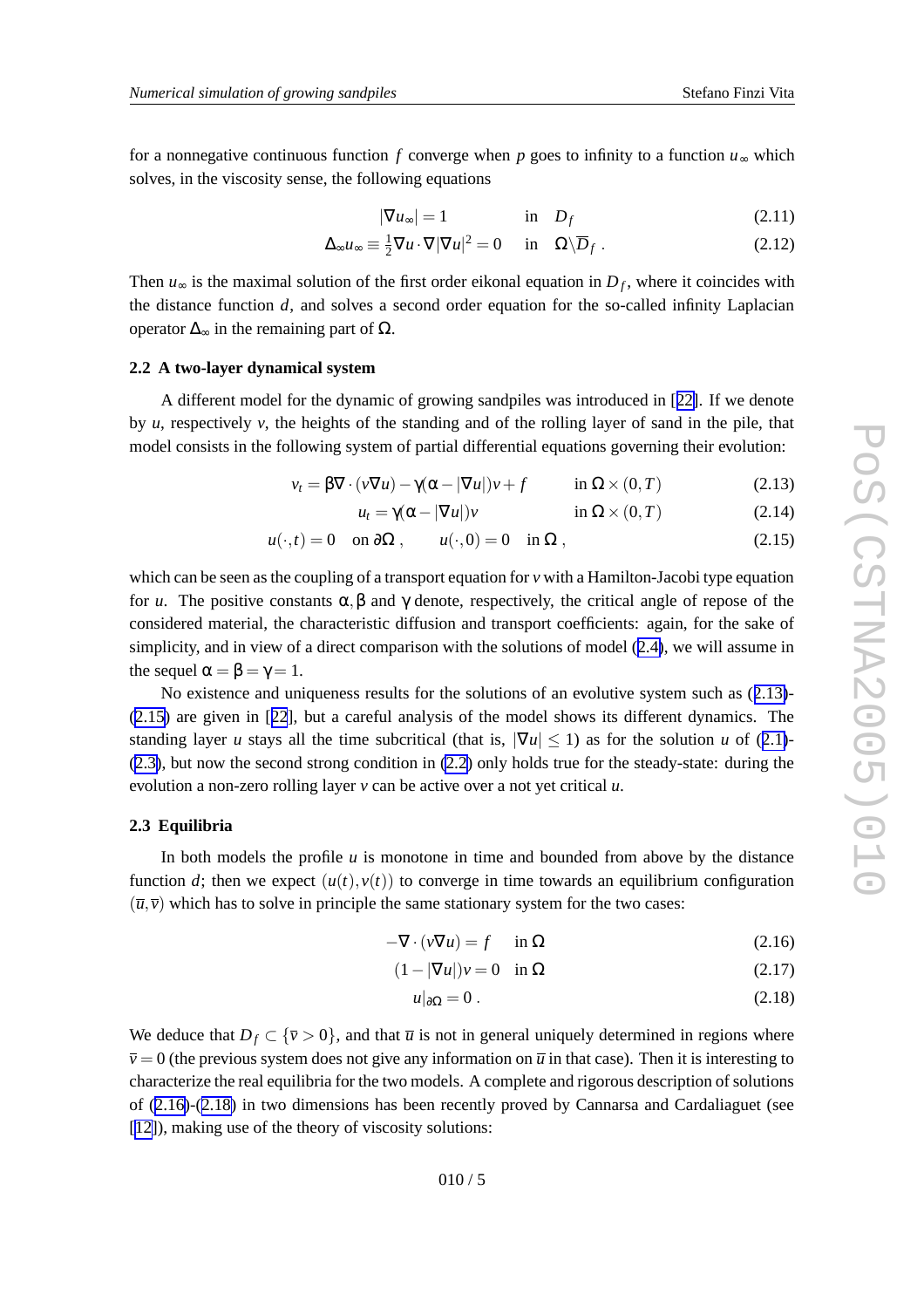<span id="page-5-0"></span>**Theorem 1.** Let  $\Omega \subset R^2$  be a bounded domain with  $C^2$  boundary and  $f \ge 0$  a continuous function in  $\Omega$ . Then there exists a solution of system ([2.16\)](#page-4-0)-([2.18](#page-4-0)) given by the pair  $(u, v)$ , where  $u = d$  in  $Ω, ν = 0$  *in*  $R$  *and*<br>ν

$$
v(x) = \int_0^{\tau(x)} f(x + t \nabla d(x)) \frac{1 - (d(x) + t)k(x)}{1 - d(x)k(x)} dt, \quad \forall x \in \Omega \setminus \overline{\mathfrak{R}}.
$$
 (2.19)

Such a solution is unique in the sense that if  $(u',v')$  is another solution, then  $v' = v$  in  $\Omega$  and  $u' = d$  $in \{x \in \Omega : v > 0\}.$ 

In the previous formula, for any point  $x \in \Omega$ ,  $k(x)$  denotes the curvature of  $\partial\Omega$  at the projection of *x* onto it, while  $\tau(x)$  indicates the so-called normal distance to  $\Re$ , defined as

$$
\tau(x) = \min\{t \ge 0 : x + t\nabla d(x) \in \overline{\mathfrak{R}}\}.
$$

Formula (2.19) says that v is completely characterized, since it could be reconstructed at any point by integrating the source term along the shortest ray to the ridge set. The same does not hold true for  $u$ , which could be, where  $v = 0$ , any subcritical function. According to the derivation of (VM) in terms of p-Laplacians, one could conjecture a role for  $u_{\infty}$  at the equilibrium. When  $D_f$  does not contain the whole ridge set  $\Re$ , it can be proved that the steady-state solution for [\(2.4](#page-3-0)) is

$$
u^*(x) = \max_{y \in D_f} (d(y) - |x - y|)^+ , \qquad (2.20)
$$

which is the minimal one in the set of possible equilibria, and is not in general an infinity harmonic function in  $\Omega \backslash \overline{D}_f$ .

Even in [[22](#page-15-0) ] the unique *physically meaningful* equilibrium solution for the standing layer corresponding to a positive, constant in time, source term  $f$ , was stated to be the function  $u^*$ , but no proof was gi ven for that. The y only recall that the experiments on real sandpiles sho w in fact that as soon as the foot of the hill reaches the boundary in some point, all the sand starts rolling down through that point (the tip moves slightly in the opposite direction) so that the profile remains unchanged. In reality , the situation of the model (HK) looks essentially different: if the ridge set  $\Re$  is contained in the set of positivity of f, then  $u^*$  in (2.20) reduces to the distance function d and it is of course the unique possible equilibrium. In an y other situation, the uniqueness result of the previous theorem implies that  $\bar{u} = u^*$  only in regions where *v* differs from zero, i.e. at least inside the support of f; elsewhere the effective equilibrium  $\overline{u}$  is only a *subeikonal* solution, that is a continuous nonnegative function such that  $|\nabla u| \le 1$  in  $\Omega$ , and it is in general always larger than  $u^*$ . This is a natural consequence of its different dynamics, and we clearly showed this result in [[19](#page-15-0) ] through some numerical experiments (see also next Sections 3 and 4). It still remains open, to our knowledge, a complete mathematical description of the effecti v e equilibrium for this model and to which kind of granular matter the generally *smoother* profile of the growing piles is best-suited.

# **3. The numerical study: one-dimensional case**

In the simple 1D case, we assume  $\Omega = (0, 1)$ , so that  $d(x) = \frac{1}{2} - |x - \frac{1}{2}|$  and the ridge set  $\Re$ reduces to the middle point  $x_m = 0.5$ . Then, in terms of equilibria, the theory implies that when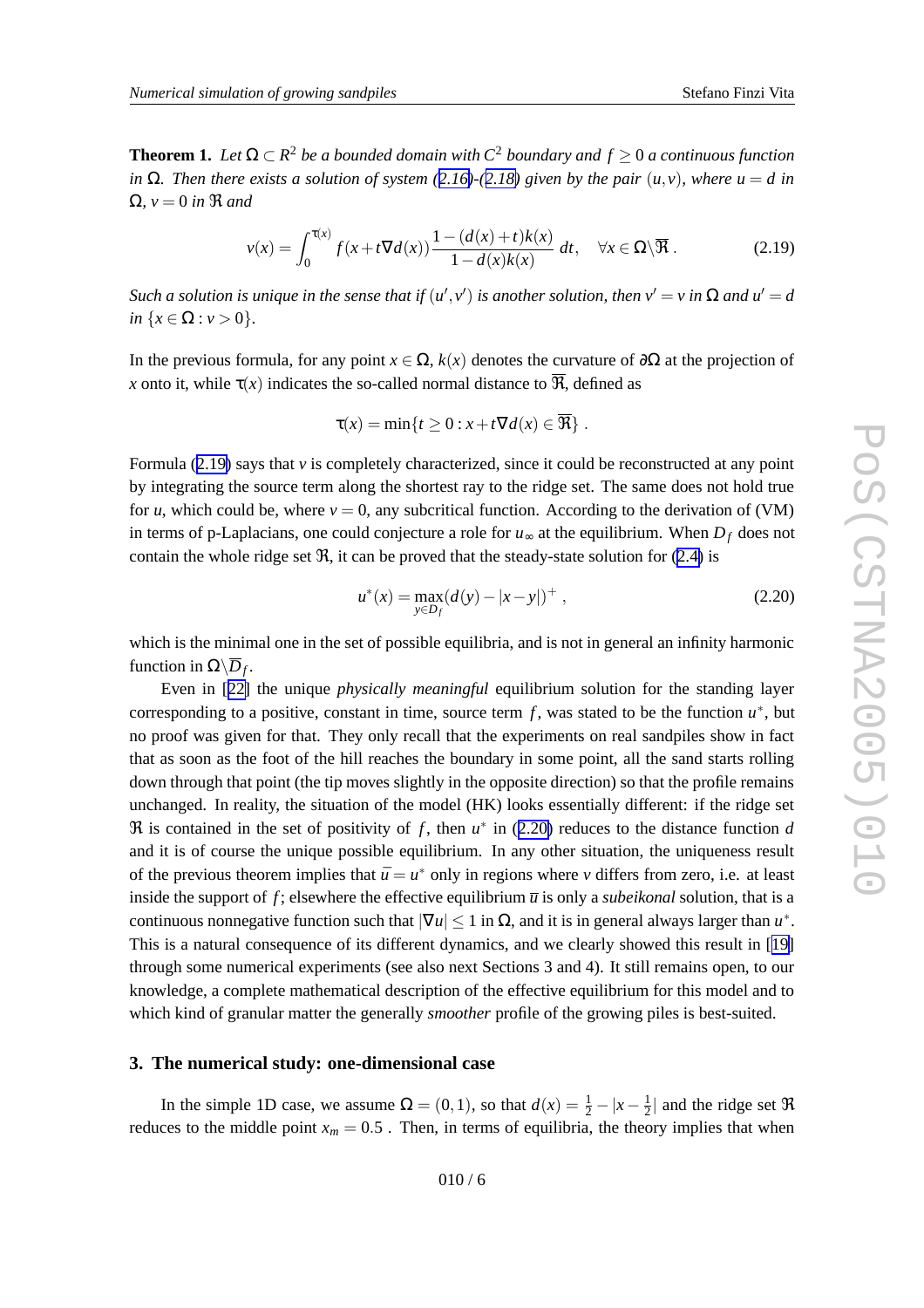$x_m \in \overline{D_f}$  the only possible steady-state is the maximal one, that is  $\overline{u} = d$ , for both the models. In any other case the two behaviors are different, as the experiments show. If  $h = 1/(N-1)$  denotes the space discretization step, then over the interval  $\Omega$  it is defined a uniform grid of nodes  $x_i = (i-1)h$ , for  $i = 1, ..., N$ . The time discretization step will be denoted by  $\Delta t$ , the discrete times by  $t_n = n\Delta t$ , and  $u_i^n$  will indicate an approximate value for  $u(x_i, t_n)$ .

## **3.1 A variational approach via the** *p***-Laplacians**

The possible derivation of problem [\(2.4](#page-3-0)) via the p-Laplacians already seen in Section 2.1 suggests, among the possible numerical approaches, the direct discretization of equation ([2.7](#page-3-0) ) for a large *p* . This way is highly inefficient, due to the strong nonlinearity of the problem, and we reported it only for the sak e of comparison. A complete study for the finite element approximation of a parabolic *p*-Laplacian equations lik e ([2.7](#page-3-0) ) can be found for example in [[6\]](#page-14-0), where, using *P* 1 finite elements, it was proved that

$$
|u_p(\cdot, n\Delta t) - u_p^h(\cdot, n\Delta t)|_{L^2(\Omega)} \le c_p \left[ h + (\Delta t)^{1/2} \right],
$$
\n(3.1)

which implies an  $O(h)$  error estimate for p fixed and  $\Delta t = h^2$ . Combining estimates ([2.9](#page-3-0)) and (3.1) with the same choice for ∆ *t* formally yields

$$
|u(\cdot, n\Delta t) - u_p^h(\cdot, n\Delta t)|_{L^2(\Omega)} \le c\left(\sqrt{\frac{n}{p}} + c_p\right)h,\tag{3.2}
$$

which shows in particular that for p fixed the accuracy gets lost as the number of time iterations increases. In practice this suggests, for a fixed *h* , to keep the quantity *n* / *p* bounded: in other words, the parameter *p* should increase with time. We tested the following *p*-growing numerical strategy:

- starting from a lo w *p* <sup>0</sup> solv e ([2.7](#page-3-0) ) with linear finite elements in space and the backward Euler method in time;

- any fixed number of time iterations, replace  $p_i$  by  $p_{i+1} = p_i + \delta_p$ , for a fixed, not too large, step  $\delta_p$ , using as initial datum for the new problem the last computed solution corresponding to  $p_i$ ;

- repeat until stabilization.

This scheme is stable under the natural choice  $\Delta t = h^2$ , so that when the number of nodes grows, the e volution becomes very slow; another problem is that with this approach an y particular sequence  $\{p_i\}$  can strongly influence the final steady-state: the distance function *d* correctly comes up whenever  $x_m \in \overline{D_f}$ , but in any other case the equilibrium state is in general a strictly convex function which is reminiscent of the contribution of the diffusion term corresponding to lower values of  $p_i$  (see for example Figure 1).

## **3.2 A discrete variational inequality**

In [[24](#page-15-0)] two approaches were suggested for the direct numerical resolution of [\(2.4\)](#page-3-0). In the first, a penalty method reduces the problem to a boundary value problem for the nonlinear parabolic equation

$$
\partial_t u_{\varepsilon} - \nabla \cdot \left( \left\{ \frac{1}{\varepsilon} (|\nabla u_{\varepsilon}|^2 - 1)^2 + \varepsilon \right\} \nabla u_{\varepsilon} \right) = f ,
$$

which is then solved numerically. When  $\varepsilon \to 0$  it can be proved that the solutions  $u_{\varepsilon}$  converge to the solution  $u$  of  $(2.4)$  $(2.4)$ .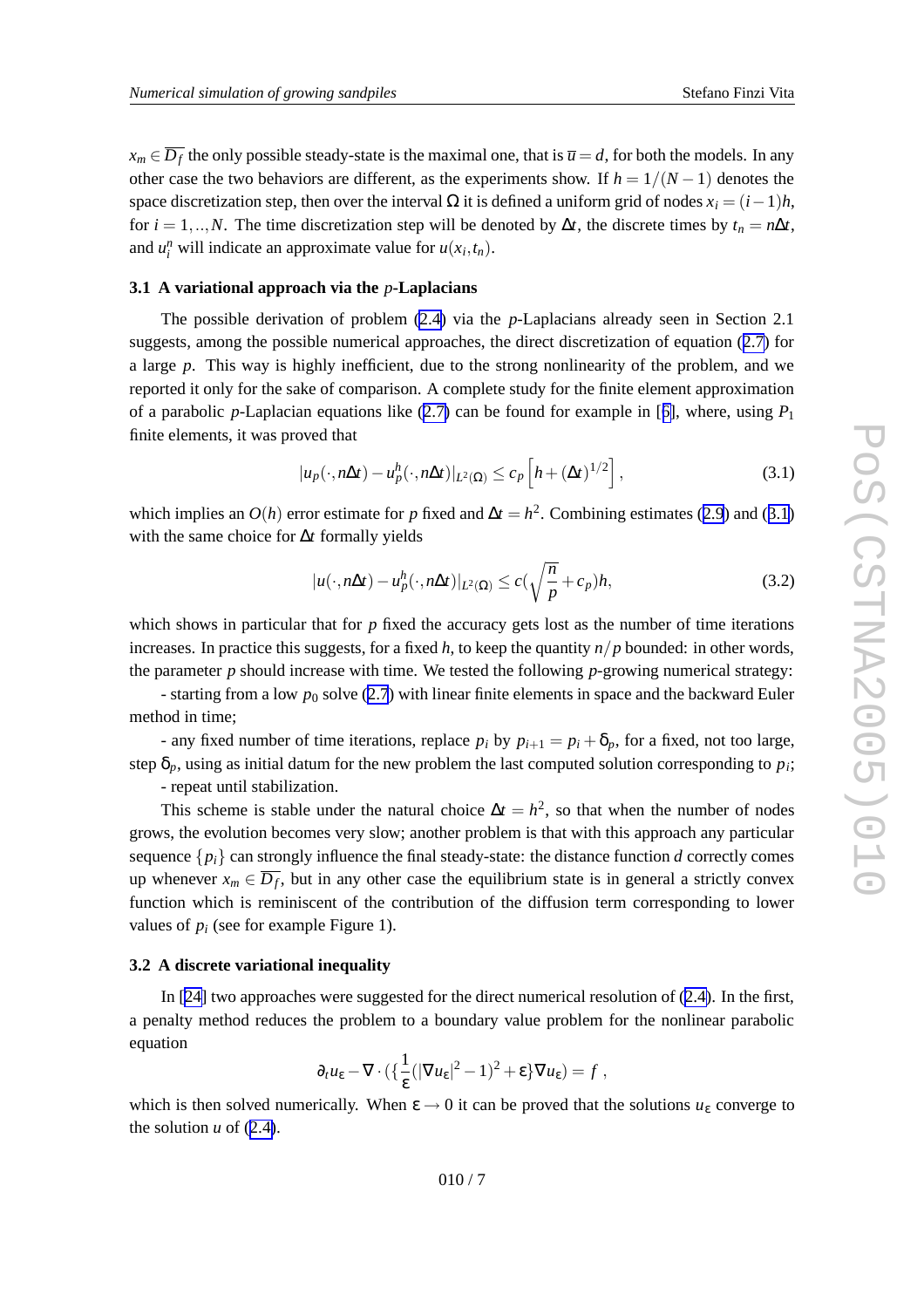<span id="page-7-0"></span>

**Figure 1:** Limit of evolutionary p-Laplacian solutions when  $D_f = (0, 0.4)$ : the asymptotic solution when  $p_0 = 2$ ,  $p_{max} = 98$  and  $\delta_p = 4$ , compared with  $u_{\infty}$  (++) and *d* (--).

Alternati vely , an implicit semi-discretization in time may transform problem ([2.4](#page-3-0) ) into a sequence of stationary variational inequalities for each time step:

$$
u(t) \in K: \ (u(t) - (f\Delta t + u(t - \Delta t)), \phi - u) \ge 0, \quad \forall \phi \in K \,, \tag{3.3}
$$

which can be solved in space using piecewise linear finite elements. Since in that case the gradient of the approximated solution is constant inside every element, the problem (3.3) reduces to a constrained problem of convex programming, where augmented Lagrangian techniques can be applied.

Here we propose a different numerical scheme for the solution of problem ([2.4\)](#page-3-0), which uses the natural fact that the sand added to the pile in a particular point at an y time may come either from the direct contribution of the source term  $f$  over that point, or, by mass transport effects, from the one poured down to that point if there the slope is already critical. In order to keep the profile of the solution subeikonal, at an y time step a projection procedure is applied. The algorithm for the one-dimensional problem is then the following:

$$
u_i^o = 0 \quad \forall i = 1, ..., N \; ; \quad u_1^n = u_N^n = 0 \quad \forall n \; ; \tag{3.4}
$$

$$
u_i^{n+1/2} = u_i^n + \Delta t \tilde{f}_i^n \qquad i = 2, ..., N - 1
$$
\n(3.5)

$$
u_i^{n+1} = P_{K_i^n}[u_i^{n+1/2}], \qquad (3.6)
$$

where  $\tilde{f}_i^n = f(x_i)$  if the slope is not critical in  $x_i$  at time  $t_n$ ; otherwise it represents the amount of sand poured down, instantaneously, along the critical slope from the neighboring nodes. For its e valuation a control variable *C* is needed,

$$
C(i) = \begin{cases} 0 & \text{(no transport in } x_i) \\ -1 & \text{(transport in left direction)} \\ +1 & \text{(transport in right direction)} \end{cases}
$$

which is determined at each time step according to the values of the left and right derivative of the solution at any node. Moreover, for any time iteration and at any node of the grid

$$
K_i^n = \{ v \in \mathbf{R} : |u_{i+1}^n - v| \leq h , |u_{i-1}^n - v| \leq h \},
$$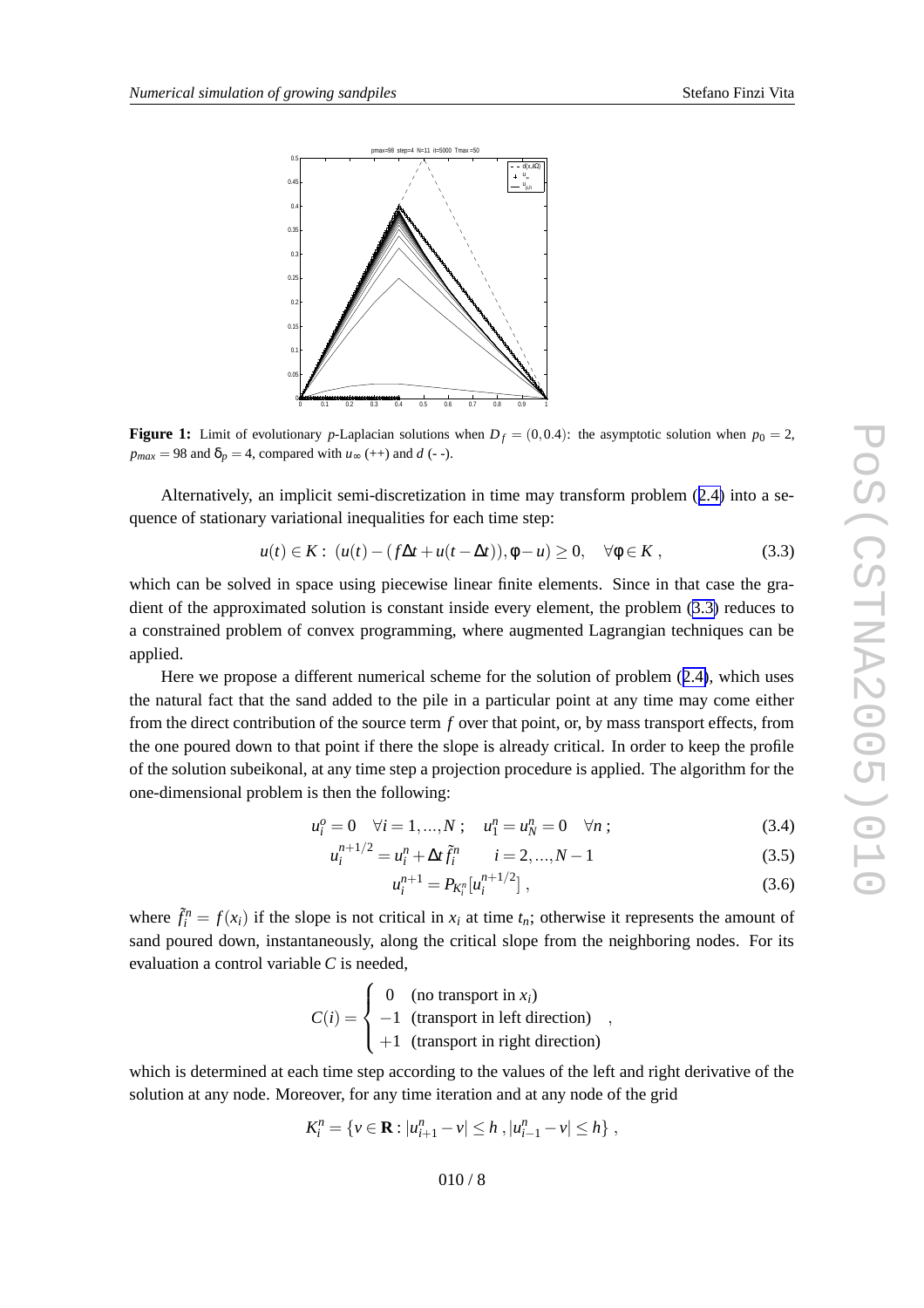<span id="page-8-0"></span>and

$$
P_{K_i^n}[v] = \max((u_{i-1}^n \vee u_{i+1}^n) - h, \min(v, (u_{i-1}^n \wedge u_{i+1}^n) + h))
$$

is the operator which projects onto  $K_i^n$  (see Figure 2). Formula ([3.6](#page-7-0)) is a standard way of implementing at a discrete level the gradient constraint for solutions of a variational inequality (see in [\[21](#page-15-0)] the problem of the elastic-plastic torsion of a bar). Since such operators  $P_{K_i^n}$  are clearly



**Figure 2:** The set  $K_i^n$ .

monotone, the scheme produces a monotone increasing sequence  $\{u^n\}$ ; in fact,

$$
u_i^n \leq u_i^{n+1/2} \Rightarrow u_i^n = P_{K_i^n}[u_i^n] \leq P_{K_i^n}[u_i^{n+1/2}] = u_i^{n+1}, \ \forall i.
$$

when the middle point  $x_m$  is in  $\overline{D_f}$  such a sequence evolves very quickly (with a weak stability restriction  $h = O(\Delta t)$  towards the profile of the distance function d; otherwise it can produce a reduced support pile or even a union of piles (see Figure 3), in accordance with the theory (formula  $(2.20)$  $(2.20)$  $(2.20)$ ) and with the physical experiments on real sandpiles. If we call  $n<sub>it</sub>$  the number of necessary iterations to reach (up to a given tolerance) a discrete equilibrium, the stabilization time is given by  $T_{max} = n_{it} \Delta t$ . It is interesting to remark that when the equilibrium is the distance function, the convergence is faster and  $n_{it} \sim N$ , so that  $T_{max}$  is essentially independent from *h*, as one would expect theoretically. In the other cases,  $n_{it} \sim N^2$  so that  $T_{max}$  linearly grows with N, which is of course unsatisfactory , and makes this approach inefficient for a large number of nodes (see Table 1). The reason is that in those cases the discrete e volution takes place at tw o different time scales: in the first one the pile rapidly grows under the direct action of the source, then the mass transport effects become dominant, and the pile keep on growing more slowly up to the equilibrium (see Figure 3). In the algorithm this second phase strongly depends on the number of nodes.

## **3.3 A finite-difference scheme for the two-layer system**

Let us consider the one-dimensional version of ([2.13\)](#page-4-0)-([2.15](#page-4-0)) in  $\Omega = (0,1)$ , that is the system

$$
v_t = vu_{xx} + v_x u_x - (1 - |u_x|)v + f \qquad \text{in } \Omega \times (0, T) \tag{3.7}
$$

$$
u_t = (1 - |u_x|)v \qquad \text{in } \Omega \times (0, T) \tag{3.8}
$$

$$
u(0,t) = u(1,t) = 0, \qquad u(x,0) = 0 \quad x \in \Omega. \tag{3.9}
$$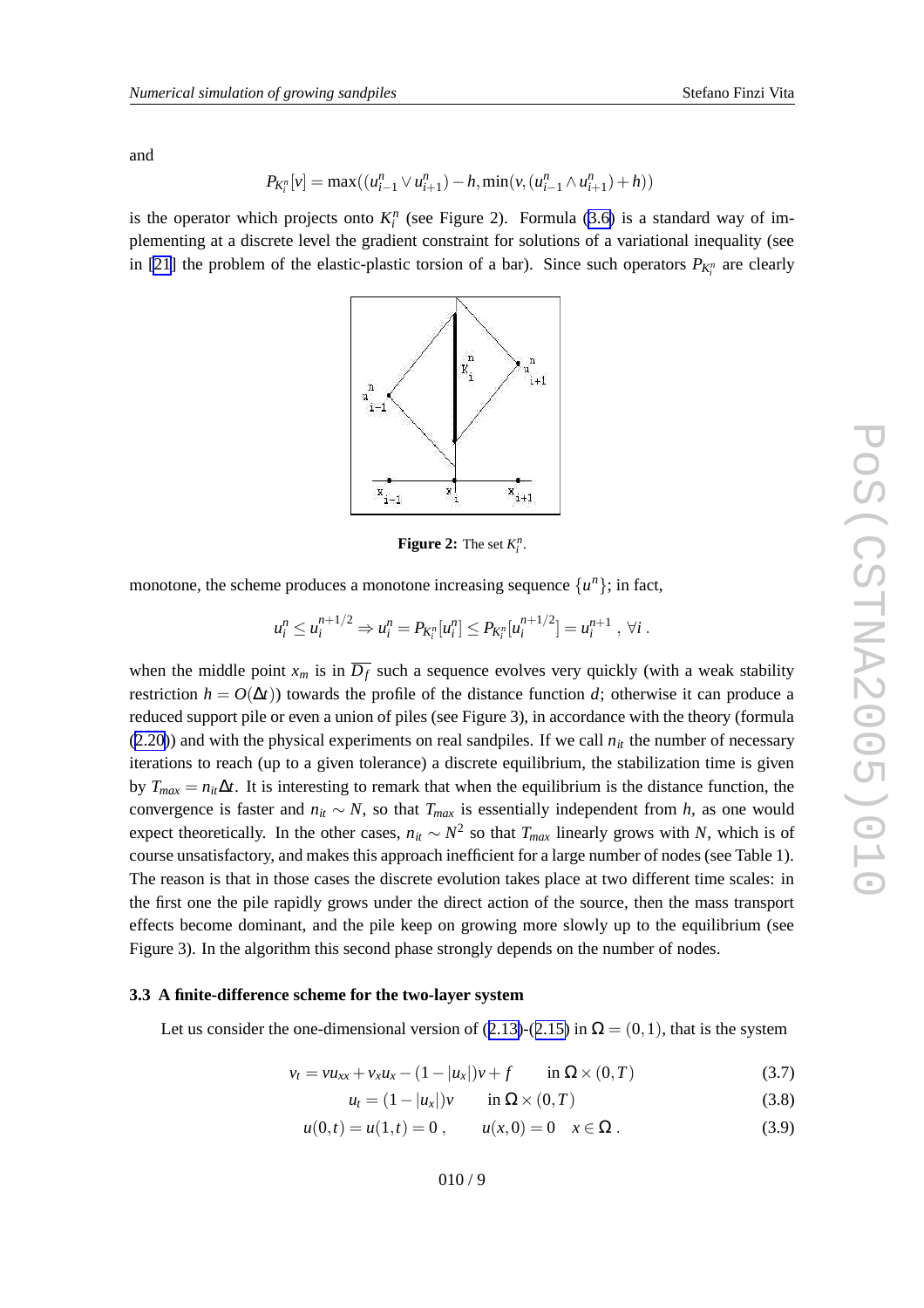<span id="page-9-0"></span>

|     | $D_f = (0,1)$ |           |            | $D_f = (0, 0.4)$ |           |            |
|-----|---------------|-----------|------------|------------------|-----------|------------|
| N   | $n_{it}$      | $T_{max}$ | $cpu-time$ | $n_{it}$         | $T_{max}$ | $cpu-time$ |
| 11  | 11            | 1.1       | 0.016      | 21               | 2.1       | 0.016      |
| 21  | 21            | 1.05      | 0.016      | 73               | 3.65      | 0.078      |
| 51  | 51            | 1.02      | 0.078      | 421              | 8.42      | 0.609      |
| 101 | 101           | 1.01      | 0.203      | 1641             | 16.4      | 3.782      |

**Table 1:** Number of iterations, stabilization and cpu-times of the projected diffusion algorithm for different source supports.



**Figure 3:** Growing sandpiles via the projected diffusion algorithm: a)  $D_f = (0, 0.4)$ , a reduced support steady-state; b)  $D_f = (0, 0.3) \cap (0.6, 1)$ , a union of two piles.

At any node  $x_i$  we set by definition

$$
D^{+}u_{i} = \frac{u_{i+1} - u_{i}}{h}, \quad D^{-}u_{i} = \frac{u_{i} - u_{i-1}}{h} \tag{3.10}
$$

In [\[19](#page-15-0)] we discretized the derivative of  $u$  at a node  $x_i$  by the difference with maximal absolute value, namely

$$
Du_i \equiv \max mod(D^-u_i, D^+u_i), \tag{3.11}
$$

whereas the corresponding derivative of  $v$  was approximated by the upwind (with respect to  $Du_i$ ) finite difference, *i.e .*

$$
\overline{D}v_i \equiv \begin{cases} D^+v_i & \text{if } Du_i > 0 \text{ , } D^+u_i > 0 \\ D^-v_i & \text{if } Du_i < 0 \text{ , } D^-u_i < 0 \\ 0 & \text{otherwise} \end{cases}
$$

These choices are motivated by the different role of the derivatives  $u_x$  and  $v_x$  in the two equations. Since ([3.7](#page-8-0)) is a pure advection equation in  $v$ , we adopted for  $v_x$  the upwind strategy according to the sign of  $u_x$ . For the latter, we were interested at any node to identify the local characteristic slope,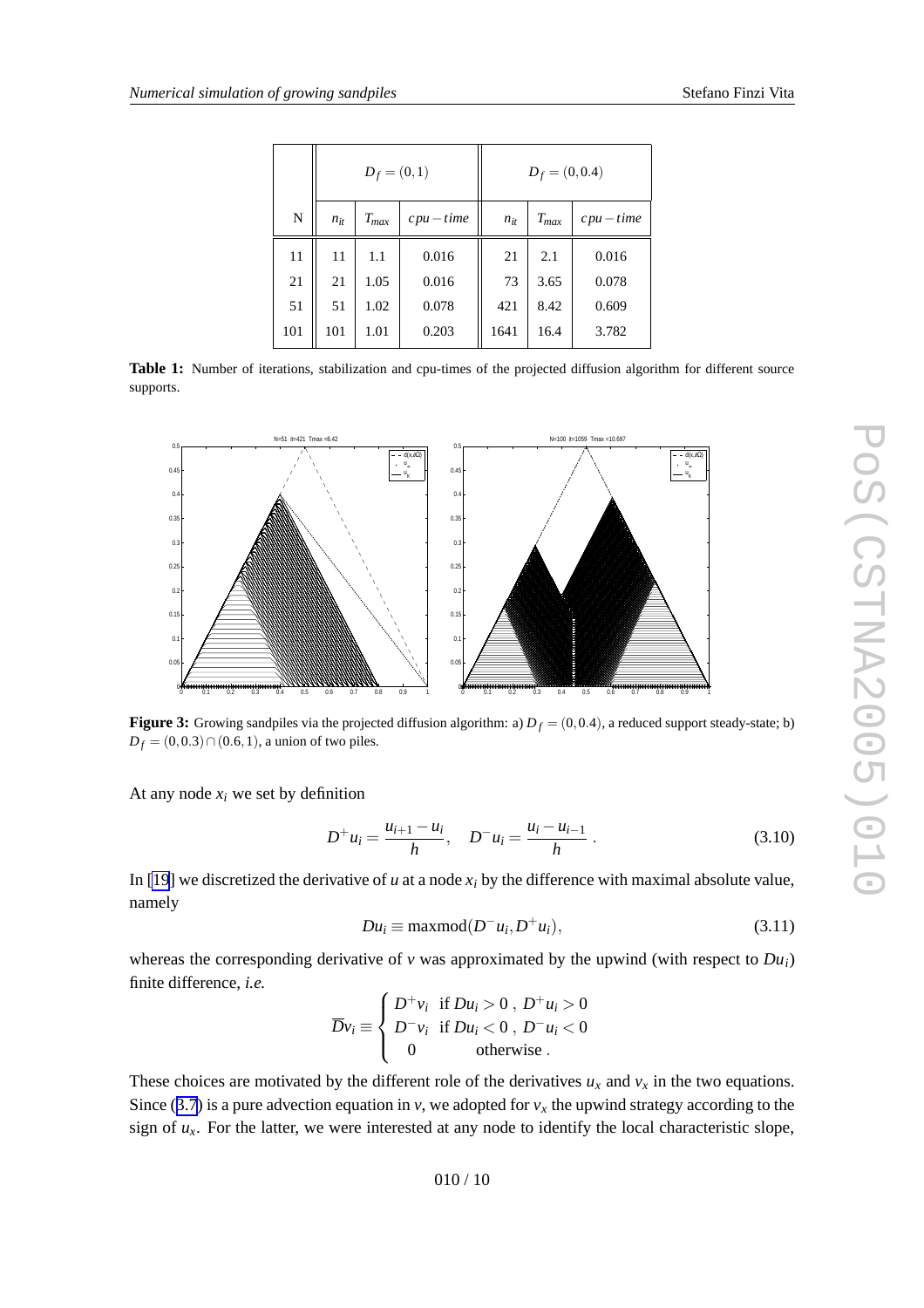<span id="page-10-0"></span>that is ho w much the standing layer is close to the critical one, in order to control its growing in equation [\(3.8\)](#page-8-0): then, the best choice seems to be ([3.11\)](#page-9-0).

Using forward Euler for the time derivatives discretization, we finally obtained a fully explicit scheme for the solution of ([3.7](#page-8-0))-([3.9\)](#page-8-0), that is, in standard notation,

$$
v_i^{n+1} = v_i^n + \Delta t \left[ v_i^n D^2 u_i^n + \overline{D} v_i^n D u_i^n - (1 - |D u_i^n|) v_i^n + f_i \right]
$$
(3.12)

$$
u_i^{n+1} = u_i^n + \Delta t (1 - |Du_i^n|) v_i^n \quad \forall i, \forall n
$$
\n(3.13)

$$
u_i^0 = v_i^0 = 0 \quad \forall i \,, \quad u_1^n = u_N^n = 0 \quad \forall n \,, \tag{3.14}
$$

where  $D^2 u_i^n$  denotes the usual central finite difference scheme for the second derivative  $u_{xx}$ . The abo v e scheme preserves the physical characteristics of the continuous model, is consistent with it and the local error is  $O(h)$  under a stability condition  $\Delta t = O(h)$  (see [[19](#page-15-0)]). The solutions  $(u^n, v^n)$ converge for *n* going to  $+\infty$  to an equilibrium configuration  $(\bar{u}, \bar{v})$  of the discrete system, satisfying  $(1-|D\bar{u}|)\bar{v}=0$ : when  $x_m \in \overline{D_f}$  then always  $\bar{u}=d$ , otherwise  $\bar{u} \ge u^*$  is a subeikonal function which depends on the source term *f* (see Figure 4).

REMARK. Recently we tested a slightly different scheme, which distinguishes between  $u_x$  and  $|u_x|$ in the finite difference discretization. The sign of  $u_x$  determines in fact the transport direction for the rolling layer  $v$  in  $(3.7)$  $(3.7)$ : it is then reasonable to take for it at any node the direction of maximal ascent, that is

$$
Du_i \equiv \begin{cases} D^+u_i & \text{if } u_{i-1} \le u_i \le u_{i+1} \\ D^-u_i & \text{if } u_{i+1} \le u_i \le u_{i-1} \\ 0 & \text{if } \max(u_{i-1}, u_{i+1}) \le u_i \\ \maxmod(D^-u_i, D^+u_i) & \text{otherwise.} \end{cases}
$$

For  $|u_x|$  we kept the previous maxmod strategy [\(3.11](#page-9-0)). This approach gives better results in the experiments, but qualitati vely the steady-state solutions remain the same.

## **4. The numerical study: two-dimensional extensions**

The schemes ([3.4](#page-7-0))-[\(3.6](#page-7-0) ) and (3.12)-(3.14 ) can be naturally extended to the more realistic case of a two-dimensional table. It is in fact enough to consider the four cardinal directions, both for the sand transportation and the projection procedure in the first case, and for the maxmod and upwind definition of finite differences in the second one. We refer to [[19](#page-15-0) ] for more details about the latter algorithm. Here we analyze the first one in the simple case of a rectangular table  $\Omega = (0,1) \times (0,b)$ ; if  $h = 1/(N-1)$  is again the space discretization parameter, the corresponding uniform grid is now made by  $N \times M$  nodes  $x_{i,j} = ((i-1)h, (j-1)h)$ , for  $i = 1, ..., N$  and  $j = 1, ..., M$ , being  $M = [b/h] + 1$ . Since the boundary is not  $C^1$ , the ridge set  $\Re$ , which is in this case a union of segments, touches the boundary at the four vertices of the table. It can be pro ved that formula ([2.19](#page-5-0)) still holds in this case, because  $\Re$  subdivides  $\Omega$  in distinct regions and  $\partial\Omega$  is piece-wise  $C^2$ . The projected-diffusion scheme (which will be denoted in the sequel  $Alg_{4/4}$ ) then becomes

$$
u_{i,j}^0 = 0 \,, \quad \forall i = 1,..,N \,, j = 1,..,M \,; \tag{4.1}
$$

$$
u_{1,j}^n = u_{N,j}^n = 0 \quad \forall j = 1,..,M \; ; \quad u_{i,1}^n = u_{i,M}^n = 0 \quad \forall i = 1,..,N \; , \; \forall n \; ; \tag{4.2}
$$

$$
u_{i,j}^{n+1/2} = u_{i,j}^n + \Delta t \tilde{f}_{i,j}^n, \quad i = 2,..,N-1 \; , \; j = 2,..,M-1 \; ; \tag{4.3}
$$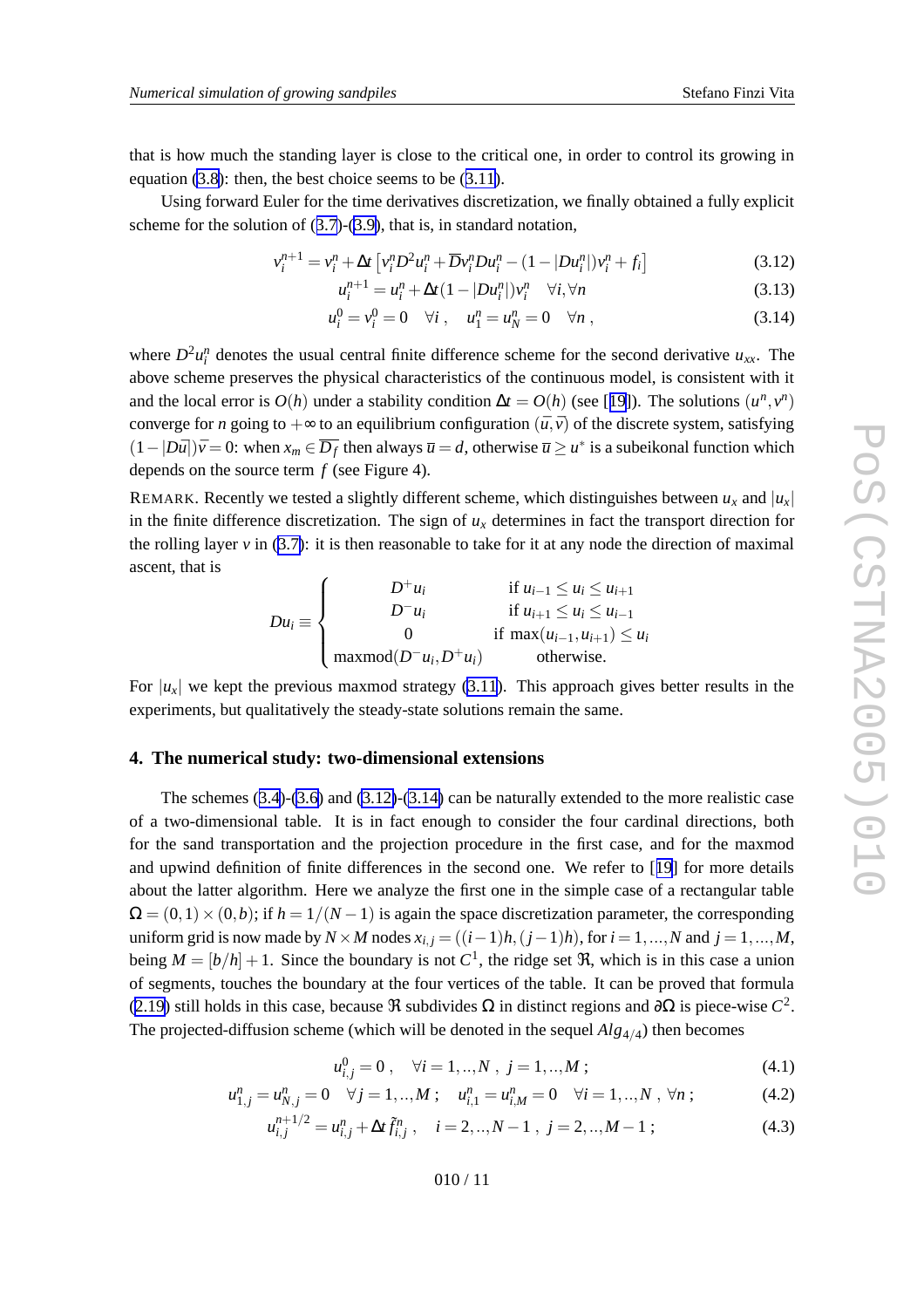<span id="page-11-0"></span>

Figure 4: Growing sandpiles via the two-layer algorithm for a constant source (left); comparison of the steady-states  $\bar{u}$ [--] and  $(\bar{u} + \bar{v})$  [++] with the the distance function d [--] and the minimal solution  $u^*$  [---] (right);  $D_f = [0, 0.4]$  (top),  $D_f = [0.2, 0.4] \cup [0.8, 1]$  (bottom).

$$
u_{i,j}^{n+1} = P_{K_{i,j}^n}[u_{i,j}^{n+1/2}];
$$
\n(4.4)

where  $\tilde{f}^n_{i,j}$  is the *corrected* source term at time  $t_n$ , which coincides with  $f(x_{i,j})$  only if in none of the four orthogonal directions the slope is critical. Otherwise,  $f(x_{i,j})$  is equally distributed to the adjacent nodes at critical slope with respect to  $x_{i,j}$ . This procedure is repeated until there is no more sand to transport. In natural notations,

$$
K_{i,j}^n = \{ v \in \mathbf{R}^2 : |u_{i+1,j}^n - v| \leq h, |u_{i-1,j}^n - v| \leq h, |u_{i,j+1}^n - v| \leq h, |u_{i,j-1}^n - v| \leq h \},\
$$

and the four-directions projection operator is given by

$$
P_{K_{i,j}^n}[v] = \max[\max((u_{i-1,j}^n \vee u_{i+1,j}^n) - h, \min(v, (u_{i-1,j}^n \wedge u_{i+1,j}^n) + h)),
$$

$$
\max((u_{i,j-1}^n \vee u_{i,j+1}^n) - h, \min(v, (u_{i,j-1}^n \wedge u_{i,j+1}^n) + h))].
$$

If  $\Re \subset \overline{D_f}$  we already know from the theory that the solution evolves towards the distance function d, which is of course a squared pyramid when  $\Omega$  is a square or a "tent-shaped" pile when it is a rectangle. In these cases the algorithm beha ves sufficiently well, and the final results are the same as for the (HK) model (see Figure [5](#page-12-0)).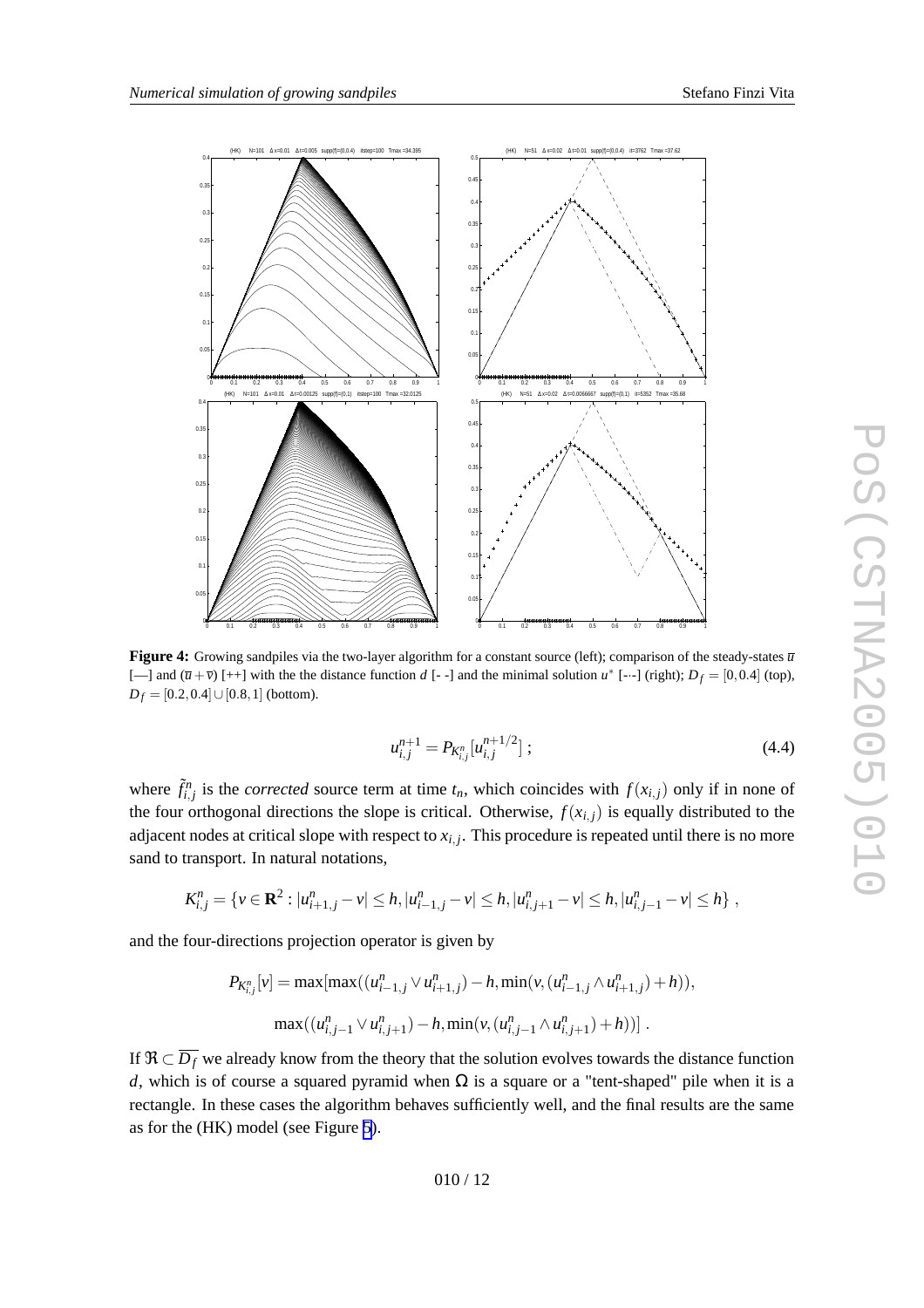

<span id="page-12-0"></span>

**Figure 5:** Maximal equilibria *u* and *v* when  $D_f = \Omega$ ;  $\Omega = (0,1) \times (0,1)$  (top);  $\Omega = (0,1) \times (0,2)$  (bottom).

In general, anyway, the use of a structured grid causes the sandpile to grow anisotropically, and to form pyramids (more than cones) oriented along the four main cross directions. Moreover, a supercritical slope could appear in some directions (see Figure 7 (center)). So when *D <sup>f</sup>* does not contain the whole ridge set the results are strongly unsatisfactory .

In order to overcome such problems, several attempts can be made. One idea could be simply to consider more directions for the sand transportation, for example adding the four diagonal directions, with a suitable correction for the corresponding adjacent nodes (which have now a distance  $\sqrt{2}h$ , and not *h*, from the node under consideration). Unfortunately, such a choice produces a larger expansion of the pile, which does not evolve towards the prescribed minimal solution *u*∗. The reason is that, as already mentioned, if the projection operator only controls four directions, the corresponding profile could be o vercritical in an y other direction, such as for example the diagonal ones. Then it is better to keep the transportation step as in formula ([4.3\)](#page-10-0), but to consider more directions for the projection step [\(4.4\)](#page-11-0). The directions of the eight adjacent nodes could be enough, but more *conical* shapes are produced by a 16-directions projection applied on a double stencil which also includes the eight non-adjacent nodes at distance  $\sqrt{5}h$  (see Figure 6 and 7 (bottom)). We called this new scheme  $Alg_{4/16}$ : in practice its projection procedure is now performed, for any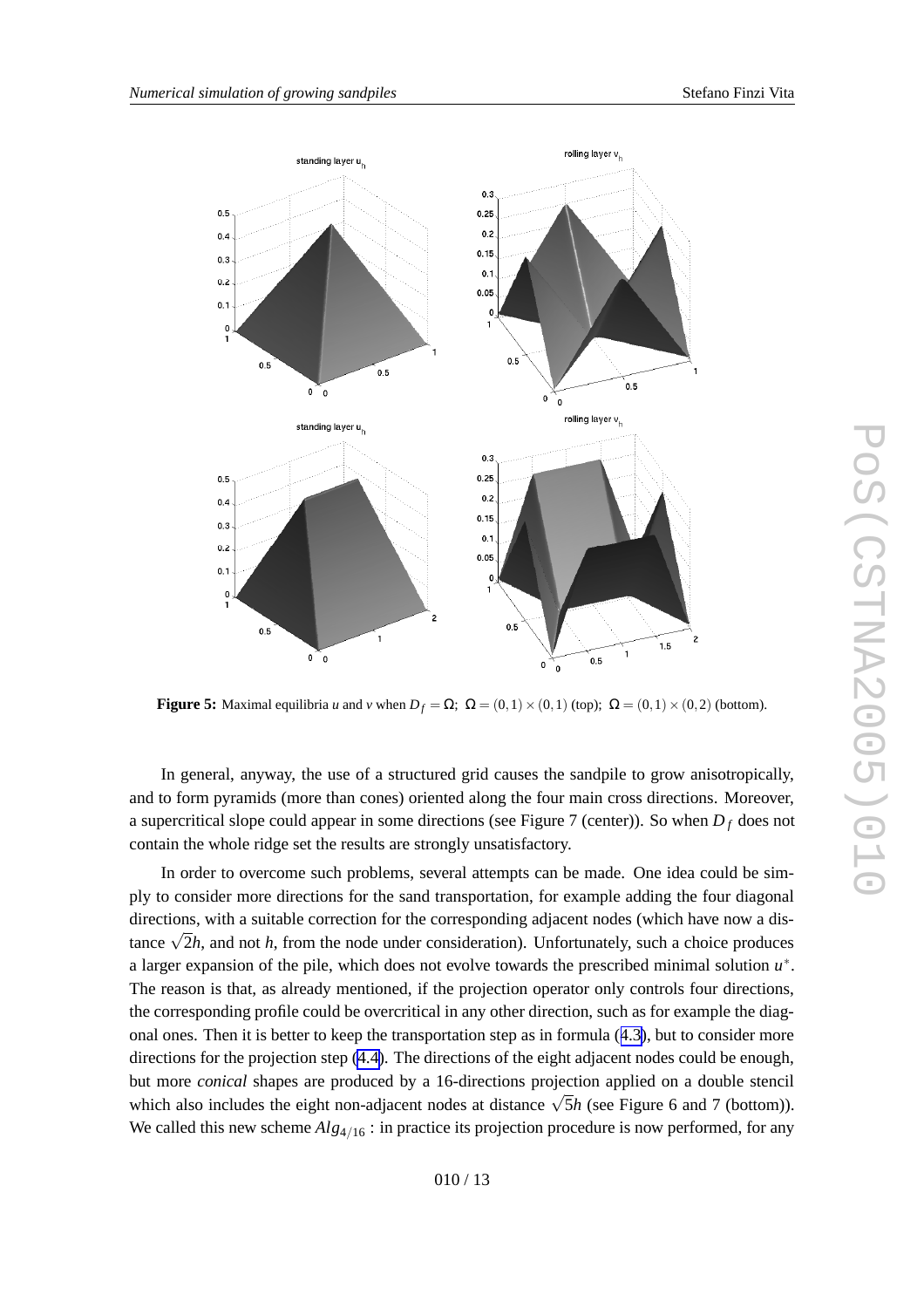<span id="page-13-0"></span>strictly-internal node, in three subsequent steps:

$$
u_{ort}^{n+1} = P_K[u^{n+\frac{1}{2}}]
$$
 (4 orthogonal directions),  

$$
u_{obl}^{n+1} = P_K[u_{ort}^{n+1}]
$$
 (4 diagonal directions),  

$$
u^{n+1} = P_K[u_{obl}^{n+1}]
$$
 (8 intermediate directions).

In Table 2 we have tabulated the values of the L<sup>∞</sup> norm of the error between the expected and the computed steady-state solutions for the two algorithms  $Alg_{4/4}$  and  $Alg_{4/16}$  with different choices of the source support. It is possible to see the great impro vement gained by the second approach, e ven if it has to be remarked that it results very heavy in terms of computational time.



**Figure 6:** The 16-directions stencil used for the projection step in  $Alg_{4/16}$ .

| $D_f$                          | N  | $Alg_{4/4}$ | $Alg_{4/16}$ |
|--------------------------------|----|-------------|--------------|
| $(0.4, 0.6) \times (0.4, 0.6)$ | 21 | 0.1103      | 0.0214       |
|                                | 41 | 0.1147      | 0.0162       |
| $(0.6, 1) \times (0.6, 1)$     | 21 | 0.1137      | 0.0185       |
|                                | 41 | 0.1159      | 0.0147       |
| $(0,1) \times (0,0.4)$         | 21 | 0.1047      | 0.0185       |
|                                | 41 | 0.1109      | 0.0147       |
| $(0.4, 0.6) \times (0.9, 1)$   | 21 | 0.1410      | 0.0244       |
|                                | 41 | 0.1449      | 0.0185       |

Table 2: *L*<sup>∞</sup>-norm of the error on the computed steady-state for different source supports.

## **References**

- [1] L. Ambrosio, *Lecture notes on optimal transport problems* , Summer School on 'Mathematical aspects of e volving interfaces', Madeira, preprint n. 32, Scuola Normale Superiore, Pisa, 2000
- [2] G. Aronsson, *A mathematical model in sand mechanics: presentation and analysis* , SIAM J. Appl. Math., **22** (1972), 437-458
- [3] G. Aronsson, L.C. Evans and Y. Wu, *Fast/slow diffusion and growing sandpiles* , J. Diff. Equations, **131** (1996), 304-335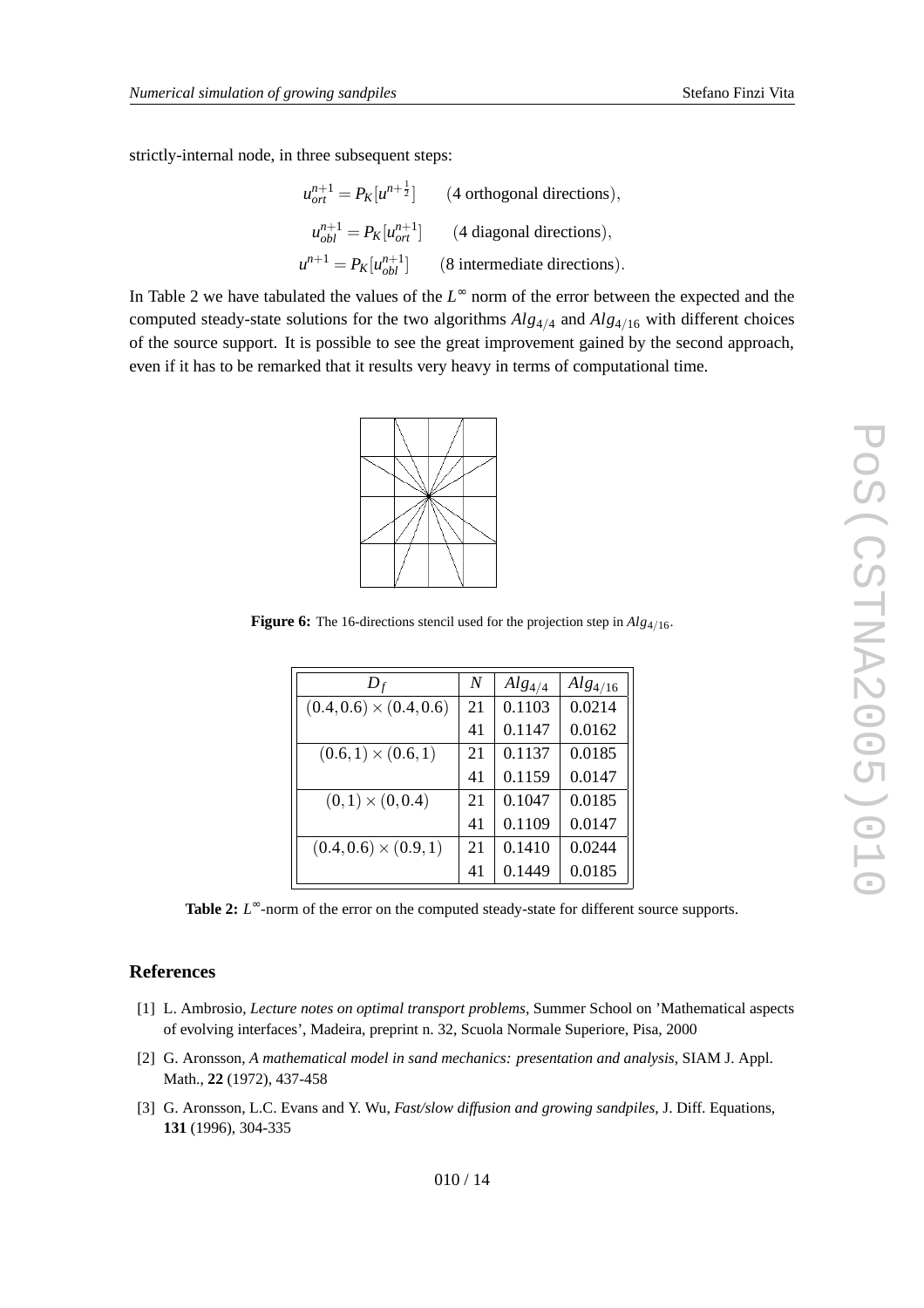<span id="page-14-0"></span>

**Figure 7:** Growing sandpiles for the projected diffusion algorithm on the square table when  $D_f = (0.45, 0.55)^2$ , N=51: the expected steady-state solution and its level lines (top); the steady-state solutions computed with  $Alg_{4/4}$  (center) and  $Alg_{4/16}$  (bottom) and their level lines.

- [4] P. Bak, *How nature works. The science of self-organized criticality* , Copernicus, Ne w York, 1996
- [5] P. Bak, Tang and Wiesenfeld, *Self-organized criticality* , Phys. Re v . A, **38** (1988), 364-374
- [6] J.W. Barrett and W.B. Liu, *Finite element approximation of the parabolic p-Laplacian* , SIAM J. Numer . Anal., **31** (1994), 413-428
- [7] J.W. Barrett and L. Prigozhin, *Bean' s critical-state model as the p* → ∞ *limit of an evolutionary p-Laplacian equation* , J. Nonlinear Anal., **42** (2000), 977-993
- [8] R.P. Behringer , *The dynamics of flowing sand* , Nonlinear Sci. Today , **3** (1993), 1-15
- [9] D. Benedetto, E. Caglioti and M. Pulvirenti, Collecti v e behavior of 1-D granular media, in *Modelling in Applied Science , A kinetic theory approach, Bellomo and Pulvirenti eds.* , Birkhauser (2000)